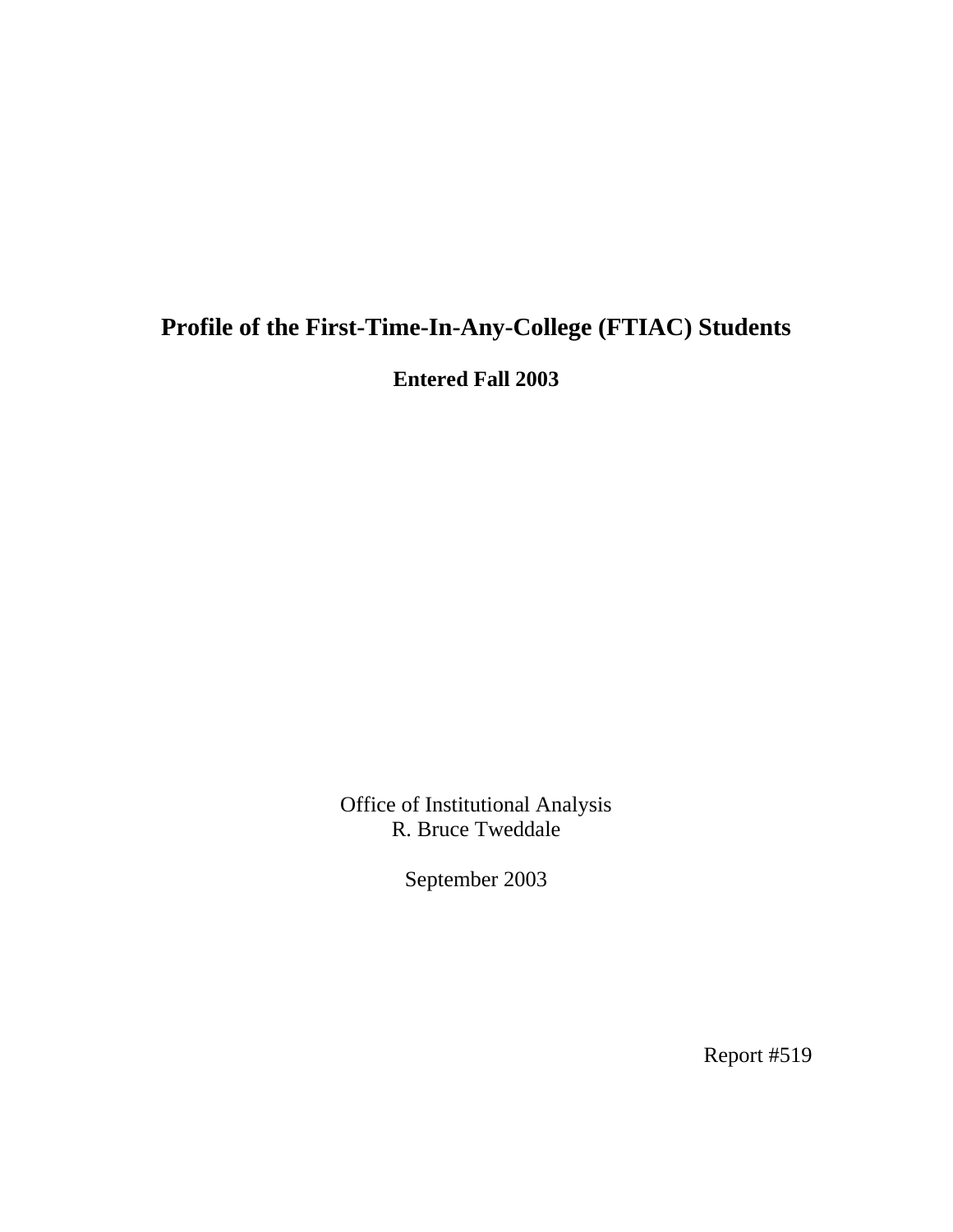A total of 3,384 students entered Grand Valley State University during Fall 2003 as first-time-in-any-college (FTIAC) students. This report delineates some of the characteristics of this group of students. The tables are divided into the following groups of students.

- 1. Degree-seeking
- 2. Non-degree seeking, dual enrollment at GVSU while in high school
- 3. All other non-degree seeking students

| <b>High School</b>           | degree | dual           | non-           | total |
|------------------------------|--------|----------------|----------------|-------|
|                              |        |                | degree         |       |
| Jenison                      | 58     | 11             | $\overline{0}$ | 69    |
| Grandville                   | 58     | $\overline{2}$ | 3              | 63    |
| Rockford                     | 54     |                | $\theta$       | 55    |
| Hudsonville                  | 42     | 7              |                | 50    |
| Zeeland                      | 46     | $\overline{2}$ | $\overline{0}$ | 48    |
| <b>Unity Christian</b>       | 41     | $\overline{2}$ | 1              | 44    |
| <b>Grand Haven</b>           | 35     | 8              | $\overline{0}$ | 43    |
| West Ottawa                  | 43     | $\overline{0}$ | $\overline{0}$ | 43    |
| <b>Forest Hills Central</b>  | 34     | $\overline{2}$ | $\overline{0}$ | 36    |
| <b>Forest Hills Northern</b> | 36     | $\theta$       | $\overline{0}$ | 36    |
| Holland                      | 33     | $\theta$       | $\overline{2}$ | 35    |
| Coopersville                 | 30     | 3              | $\overline{0}$ | 33    |
| <b>East Kentwood</b>         | 32     |                | $\theta$       | 33    |
| G.R. Christian               | 31     | $\theta$       | $\overline{0}$ | 31    |
| Allendale                    | 22     | 8              | $\theta$       | 30    |
| <b>Holland Christian</b>     | 30     | $\overline{0}$ | $\overline{0}$ | 30    |
|                              |        |                |                |       |
| all others                   | 2,659  | 35             | 11             | 2,705 |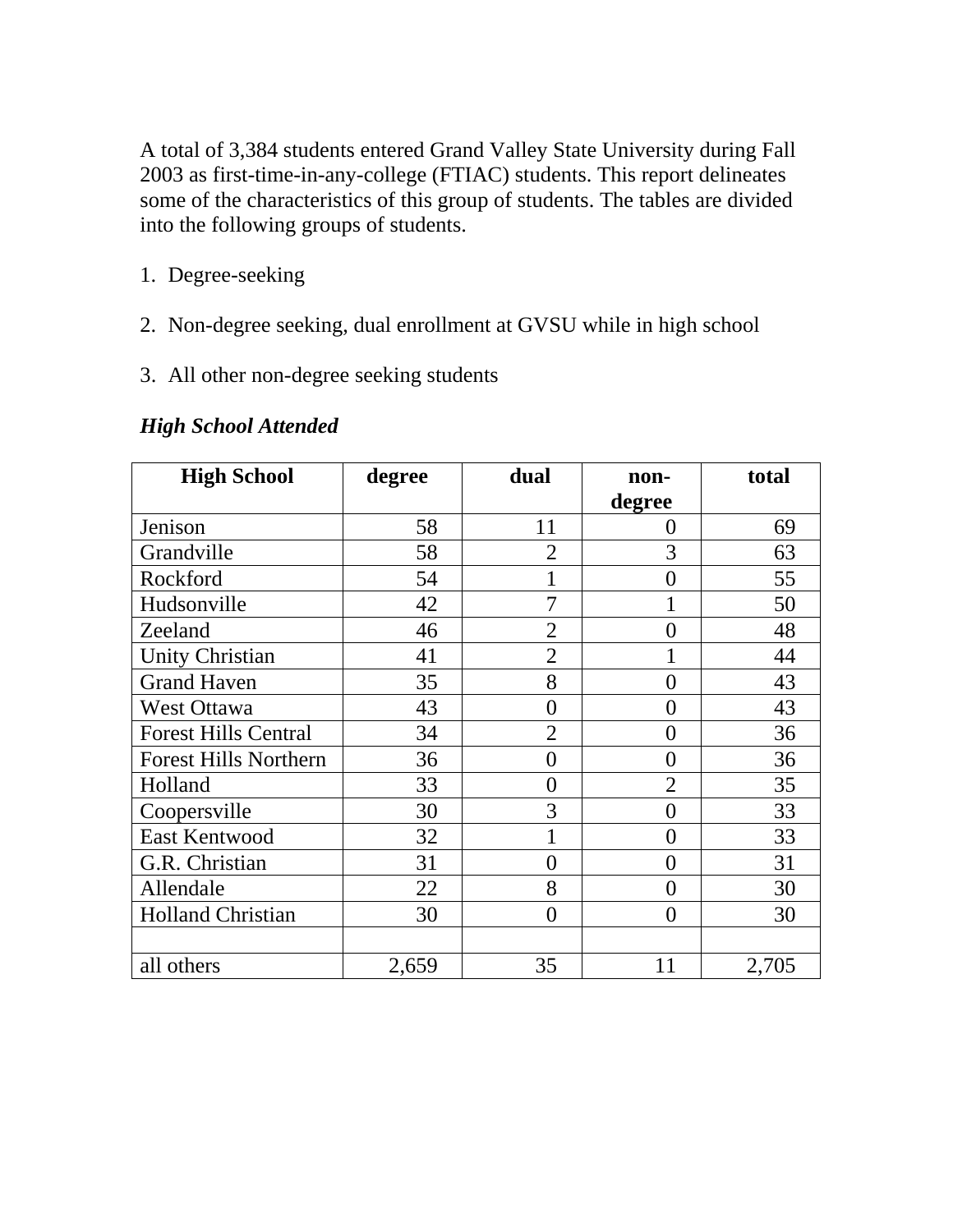| <b>sex</b> | degree | dual | non-   | total |
|------------|--------|------|--------|-------|
|            |        |      | degree |       |
| female     | 2,098  | 49   |        | 2,150 |
| male       | ,186   | 33   |        | ,234  |
| total      | 3,284  |      | 18     | 3,384 |

### *Ethnic Background*

| <b>Ethnic Background</b> | degree | dual           | non-   | total |
|--------------------------|--------|----------------|--------|-------|
|                          |        |                | degree |       |
| Asian                    | 85     | $\overline{2}$ |        | 87    |
| Black, not Hispanic      | 199    |                |        | 200   |
| Hispanic                 | 91     |                |        | 93    |
| American                 | 23     | $\overline{2}$ |        | 25    |
| Indian/Alaskan           |        |                |        |       |
| <b>Native</b>            |        |                |        |       |
| White, not of            | 2,852  | 77             | 16     | 2,945 |
| Hispanic origin          |        |                |        |       |
|                          |        |                |        |       |
| not indicated            | 34     |                |        | 34    |

#### *Full-Time vs. Part-Time*

| <b>Status</b> | degree | dual | non-<br>degree | total |
|---------------|--------|------|----------------|-------|
| full-time     | 3,276  |      |                | 3,278 |
| part-time     |        | റി   |                | 106   |

# *Major (degree-seeking students only)*

| Major                        |     |
|------------------------------|-----|
| accounting                   |     |
| advertising/public relations | 40  |
| anthropology                 |     |
| art & design                 | 59  |
| behavioral science           | 12  |
| biology                      | 142 |

*Sex*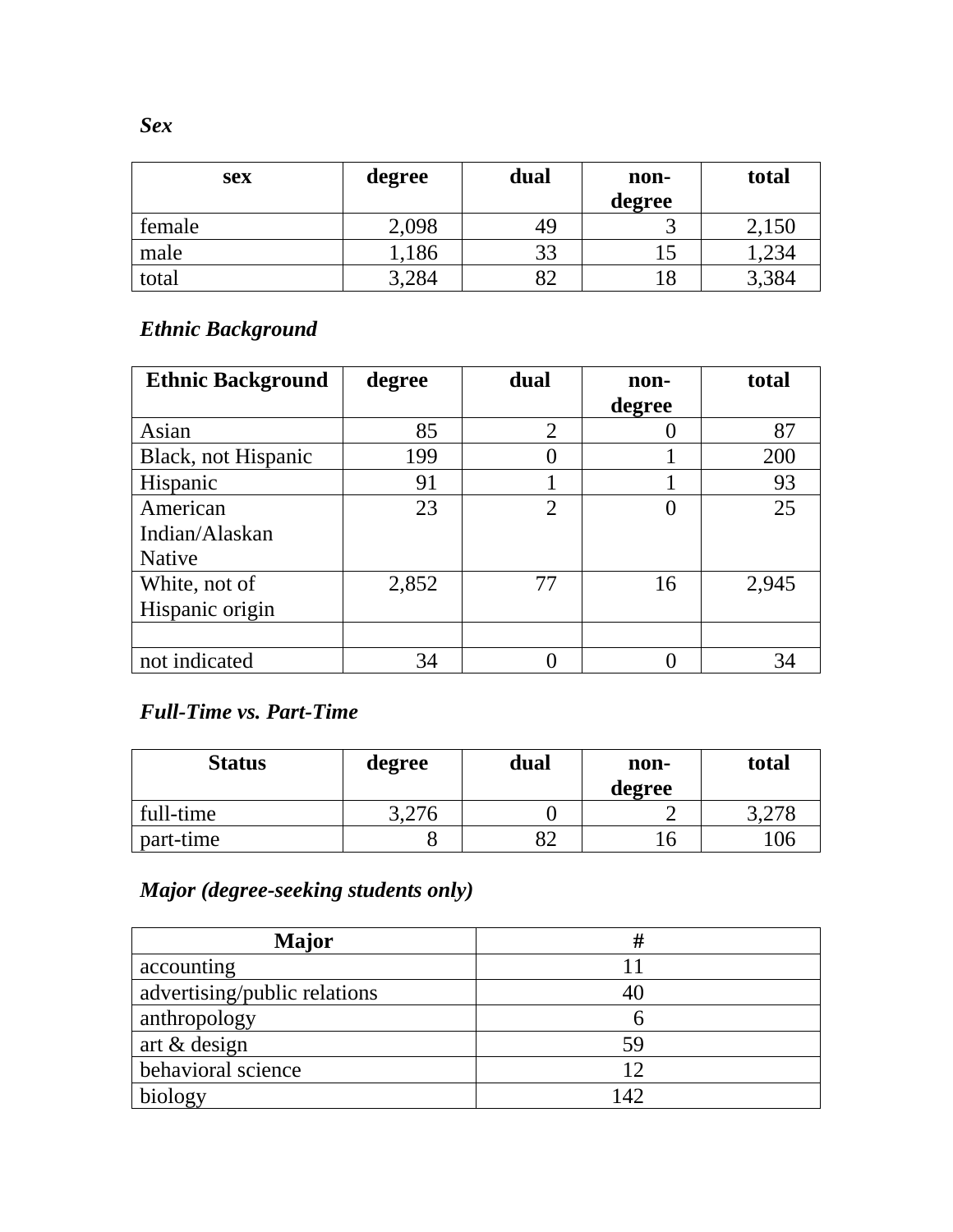| <b>Major</b>                     | #              |
|----------------------------------|----------------|
| biomedical science               | 128            |
| biopsychology                    | 3              |
| broadcasting                     | 12             |
| business economics               | $\overline{0}$ |
| business, general                | 26             |
| cell & molecular biology         | 4              |
| chemistry                        | 15             |
| classics                         | 1              |
| clinical laboratory sciences     |                |
| communications                   | 32             |
| computer science                 | $\overline{0}$ |
| criminal justice                 | 68             |
| dance                            |                |
| earth science                    |                |
| economics                        |                |
| English                          | 99             |
| film & video                     | 59             |
| finance                          | $\overline{2}$ |
| French                           | $\overline{2}$ |
| geochemistry                     |                |
| geography                        | $\overline{0}$ |
| geology                          | 3              |
| German                           | $\overline{4}$ |
| health communications            | $\overline{2}$ |
| health science                   | 46             |
| history                          | 43             |
| hospitality & tourism management | 13             |
| information systems              | $\overline{0}$ |
| integrated science               | 11             |
| international business           | 6              |
| international relations          | 8              |
| journalism                       | 15             |
| legal studies                    | 7              |
| liberal studies                  | $\overline{2}$ |
| management                       | 3              |
| marketing                        | 7              |
| mathematics                      | 48             |
| music                            | 19             |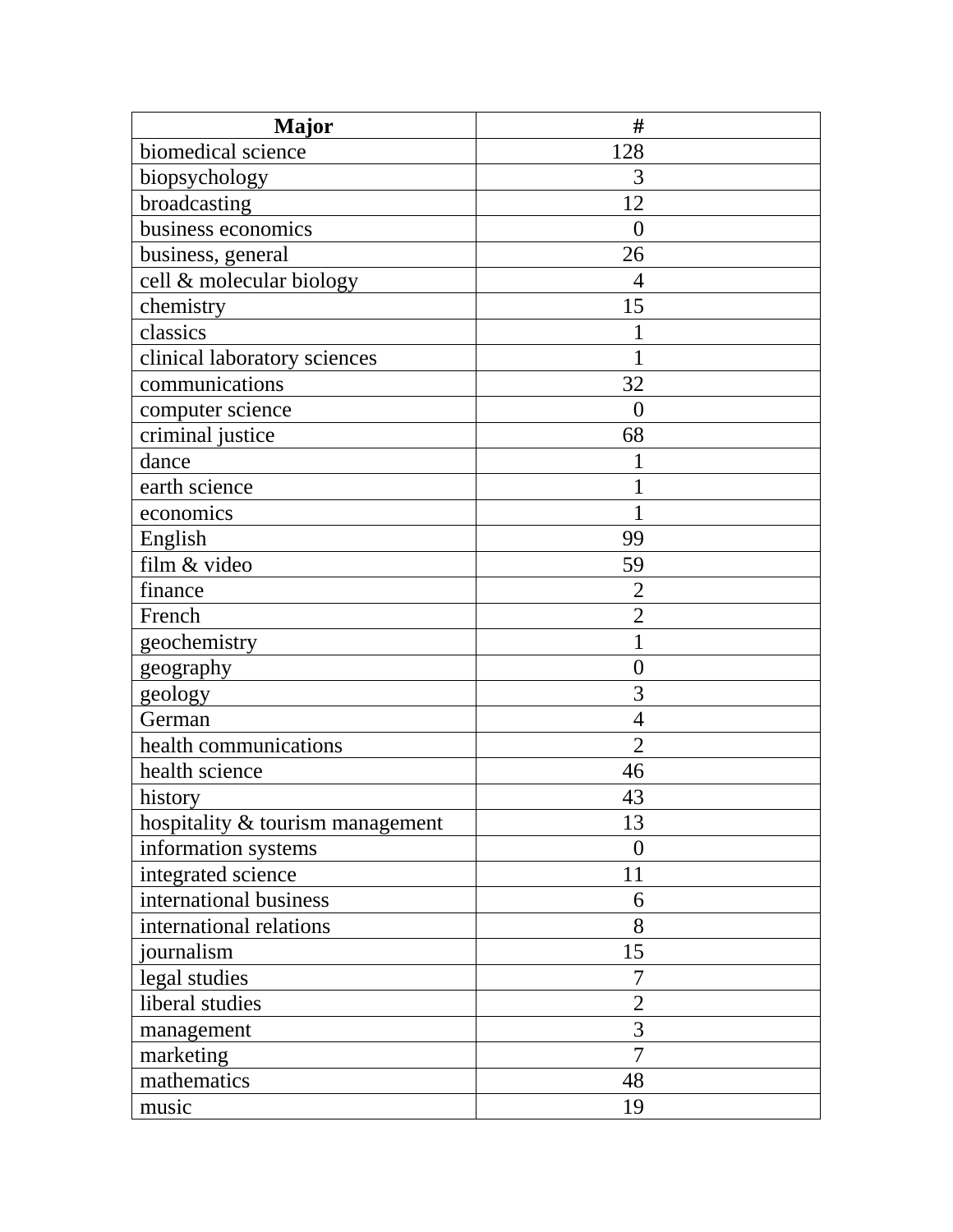| Major                        | #                |
|------------------------------|------------------|
| natural resource management  | $\overline{7}$   |
| nursing                      | 229              |
| occupational safety          | $\overline{2}$   |
| philosophy                   | $\overline{2}$   |
| photography                  | 25               |
| physical education           | 43               |
| physics                      | 6                |
| political science            | 30               |
| pre-business                 | 240              |
| pre-computer science         | 57               |
| pre-engineering              | 171              |
| pre-health                   | 19               |
| pre-information systems      | 16               |
| pre-liberal studies          | $\overline{0}$   |
| pre-med tech                 | 10               |
| pre-nursing                  | 1                |
| pre-physical therapy         | 73               |
| psychology                   | 71               |
| public administration        | $\boldsymbol{0}$ |
| <b>Russian studies</b>       | $\mathbf{1}$     |
| social studies group         | 19               |
| social work                  | 28               |
| sociology                    | $\overline{4}$   |
| Spanish                      | 19               |
| special education psychology | 32               |
| statistics                   | 1                |
| theatre                      | 13               |
| therapeutic recreation       | 5                |
| writing                      | 6                |
| undeclared                   | 1,194            |

# *County of Residence (Michigan residents only)*

| <b>County of Residence</b> | degree | dual | non-   | total |
|----------------------------|--------|------|--------|-------|
|                            |        |      | degree |       |
| Alcona                     |        |      |        |       |
| Alger                      |        |      |        |       |
| Allegan                    | 93     |      |        |       |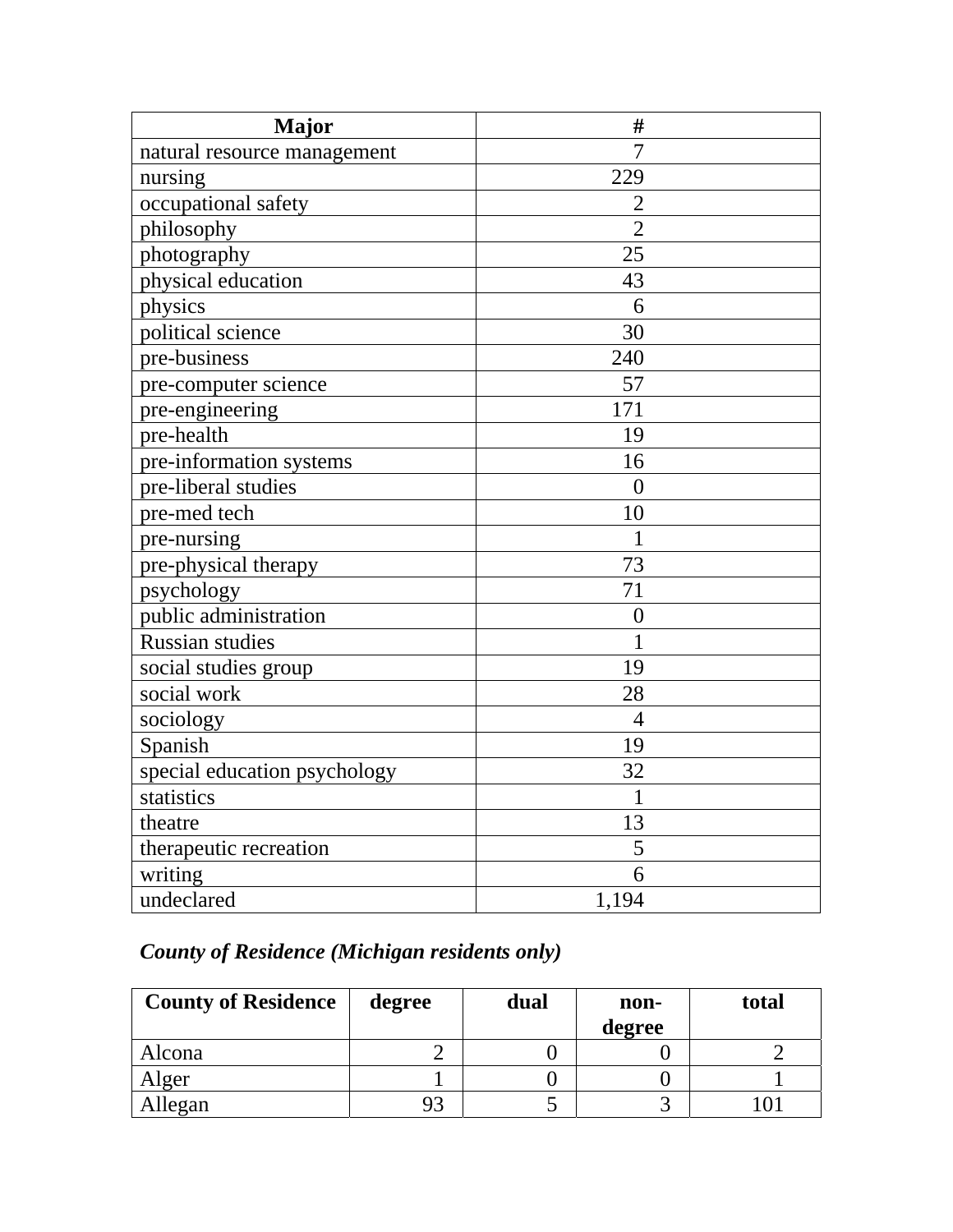| <b>County of Residence</b> | degree           | dual             | non-<br>degree   | total            |
|----------------------------|------------------|------------------|------------------|------------------|
| Alpena                     | 3                | $\boldsymbol{0}$ | $\boldsymbol{0}$ | 3                |
| Antrim                     | 6                | $\overline{0}$   | $\overline{0}$   | 6                |
| Arenac                     | $\mathbf{1}$     | $\overline{0}$   | $\boldsymbol{0}$ | 1                |
| Bay                        | $\overline{2}$   | $\overline{0}$   | $\overline{0}$   | $\overline{2}$   |
| Benzie                     | 10               | $\boldsymbol{0}$ | $\boldsymbol{0}$ | 10               |
| Berrien                    | 56               | $\overline{0}$   | $\overline{0}$   | 56               |
| <b>Branch</b>              | $\overline{7}$   | $\overline{0}$   | $\overline{0}$   | $\overline{7}$   |
| Baraga                     | $\boldsymbol{0}$ | $\boldsymbol{0}$ | $\boldsymbol{0}$ | $\overline{0}$   |
| <b>Barry</b>               | 51               | $\overline{0}$   | $\overline{0}$   | 51               |
| Calhoun                    | 35               | $\boldsymbol{0}$ | $\boldsymbol{0}$ | 35               |
| Cass                       | 11               | $\boldsymbol{0}$ | $\boldsymbol{0}$ | 11               |
| Charlevoix                 | 17               | $\overline{0}$   | $\boldsymbol{0}$ | 17               |
| Cheboygan                  | 10               | $\boldsymbol{0}$ | $\overline{0}$   | 10               |
| Chippewa                   | 12               | $\boldsymbol{0}$ | $\boldsymbol{0}$ | 12               |
| Clare                      | 10               | $\boldsymbol{0}$ | $\boldsymbol{0}$ | 10               |
| Clinton                    | 22               | $\boldsymbol{0}$ | $\boldsymbol{0}$ | 22               |
| Crawford                   | $\boldsymbol{0}$ | $\overline{0}$   | $\boldsymbol{0}$ | $\boldsymbol{0}$ |
| Delta                      | $\overline{7}$   | $\overline{0}$   | $\boldsymbol{0}$ | $\overline{7}$   |
| Dickinson                  | 11               | $\overline{0}$   | $\overline{0}$   | 11               |
| Eaton                      | 43               | $\boldsymbol{0}$ | $\boldsymbol{0}$ | 43               |
| Emmet                      | 25               | $\overline{0}$   | $\overline{0}$   | 25               |
| Genesee                    | 66               | $\overline{0}$   | $\overline{0}$   | 66               |
| Gladwin                    | $\overline{4}$   | $\boldsymbol{0}$ | $\boldsymbol{0}$ | $\overline{4}$   |
| Gogebic                    | $\overline{2}$   | $\boldsymbol{0}$ | $\boldsymbol{0}$ | $\overline{2}$   |
| Gratiot                    | 9                | $\boldsymbol{0}$ | $\boldsymbol{0}$ | 9                |
| <b>Grand Traverse</b>      | 42               | $\overline{0}$   | $\overline{0}$   | 42               |
| Hillsdale                  | 12               | $\overline{0}$   | $\mathbf{0}$     | 12               |
| Houghton                   | $\overline{4}$   | $\overline{0}$   | $\mathbf{0}$     | $\overline{4}$   |
| Huron                      | $\overline{4}$   | $\overline{0}$   | $\boldsymbol{0}$ | $\overline{4}$   |
| Ingham                     | 77               | $\overline{0}$   | 1                | 78               |
| Ionia                      | 50               | 3                | $\overline{0}$   | 53               |
| Iosco                      | 8                | $\overline{0}$   | $\mathbf{0}$     | 8                |
| Iron                       | $\overline{4}$   | $\overline{0}$   | $\boldsymbol{0}$ | $\overline{4}$   |
| Isabella                   | 10               | $\overline{0}$   | $\mathbf{0}$     | 10               |
| Jackson                    | 34               | $\overline{0}$   | $\mathbf{0}$     | 34               |
| Kent                       | 625              | 19               | 8                | 652              |
| Kalkaska                   | $\overline{7}$   | $\overline{0}$   | $\overline{0}$   | $\overline{7}$   |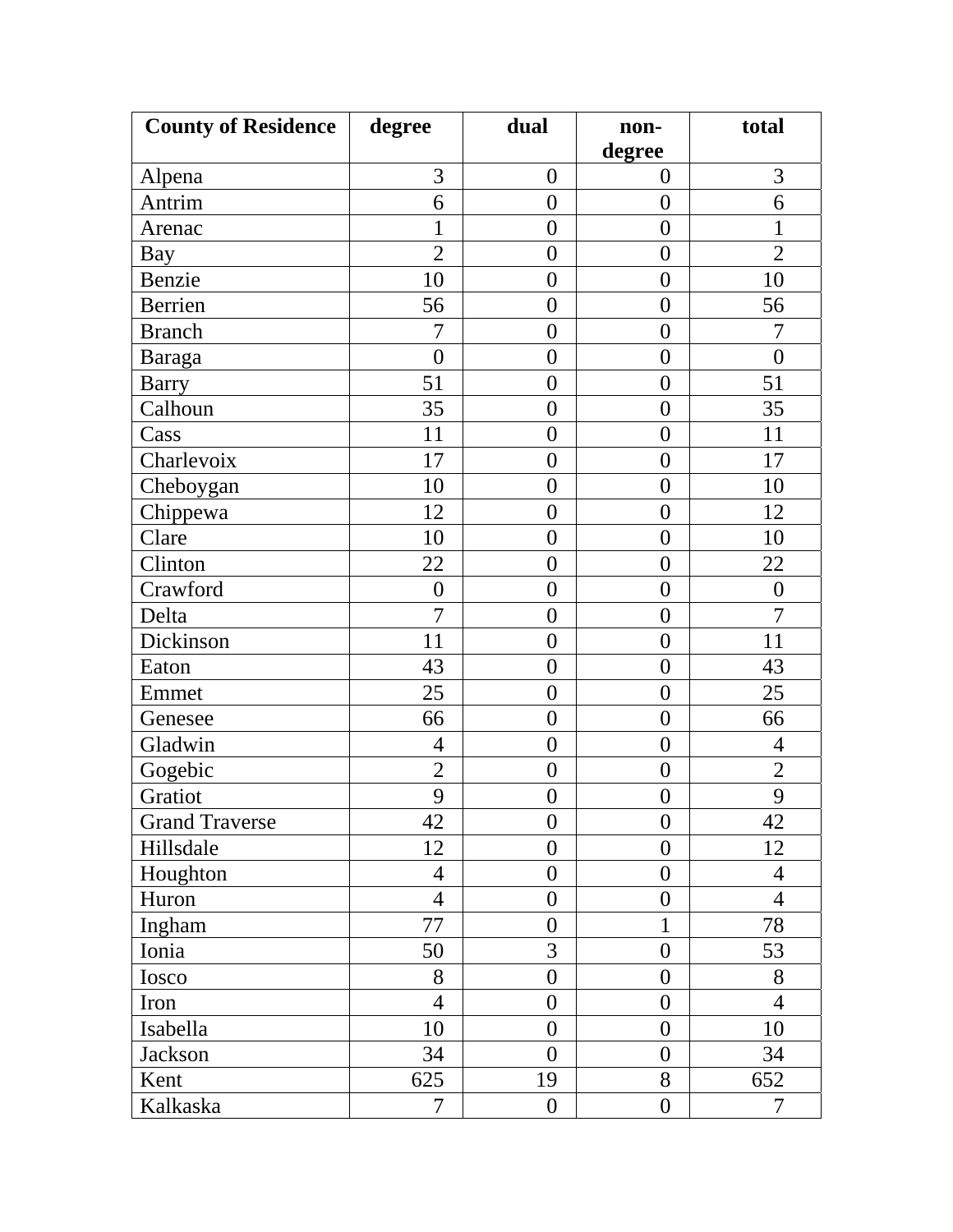| <b>County of Residence</b> | degree           | dual             | non-<br>degree   | total            |
|----------------------------|------------------|------------------|------------------|------------------|
| Kalamazoo                  | 70               | $\boldsymbol{0}$ | $\overline{0}$   | 70               |
| Keweenaw                   | $\boldsymbol{0}$ | $\overline{0}$   | $\overline{0}$   | $\overline{0}$   |
| Lake                       | $\mathbf{1}$     | $\overline{0}$   | $\overline{0}$   |                  |
| Lapeer                     | 22               | $\overline{0}$   | $\overline{0}$   | 22               |
| Leelanau                   | 8                | $\overline{0}$   | $\overline{0}$   | 8                |
| Lenawee                    | 48               | $\overline{0}$   | $\overline{0}$   | 48               |
| Livingston                 | 80               | $\overline{0}$   | $\theta$         | 80               |
| Luce                       | 1                | $\boldsymbol{0}$ | $\boldsymbol{0}$ |                  |
| Manistee                   | 24               | $\overline{0}$   | $\overline{0}$   | 24               |
| Marquette                  | $\overline{7}$   | $\boldsymbol{0}$ | $\boldsymbol{0}$ | $\overline{7}$   |
| Mason                      | 13               | $\overline{0}$   | $\theta$         | 13               |
| Macomb                     | 108              | $\overline{0}$   | $\theta$         | 108              |
| Mackinac                   | 8                | $\boldsymbol{0}$ | $\overline{0}$   | 8                |
| Mecosta                    | 14               | $\overline{0}$   | $\boldsymbol{0}$ | 14               |
| Menominee                  | $\overline{4}$   | $\overline{0}$   | $\theta$         | $\overline{4}$   |
| Midland                    | 29               | $\overline{0}$   | $\boldsymbol{0}$ | 29               |
| Missaukee                  | $\overline{4}$   | $\overline{0}$   | $\overline{0}$   | $\overline{4}$   |
| Monroe                     | 16               | $\overline{0}$   | $\overline{0}$   | 16               |
| Montcalm                   | 30               | $\overline{0}$   | $\overline{0}$   | 30               |
| Montmorency                | $\overline{2}$   | $\overline{0}$   | $\boldsymbol{0}$ | $\overline{2}$   |
| Muskegon                   | 71               | 3                | $\overline{0}$   | 74               |
| Newaygo                    | 33               | 6                | $\overline{2}$   | 41               |
| Oakland                    | 271              | $\boldsymbol{0}$ | $\mathbf{1}$     | 272              |
| Oceana                     | 18               | $\overline{0}$   | $\boldsymbol{0}$ | 18               |
| Ogemaw                     | 6                | $\boldsymbol{0}$ | $\boldsymbol{0}$ | 6                |
| Ontonagon                  | $\boldsymbol{0}$ | $\overline{0}$   | $\theta$         | $\boldsymbol{0}$ |
| Oscoda                     | 6                | $\overline{0}$   | $\overline{0}$   | 6                |
| Osceola                    | $\overline{2}$   | $\overline{0}$   | $\overline{0}$   | $\overline{2}$   |
| Otsego                     | 9                | $\overline{0}$   | $\overline{0}$   | 9                |
| Ottawa                     | 420              | 46               | 3                | 469              |
| Presque Isle               | $\overline{4}$   | $\overline{0}$   | $\boldsymbol{0}$ | $\overline{4}$   |
| Roscommon                  | $\overline{4}$   | $\overline{0}$   | $\overline{0}$   | $\overline{4}$   |
| Saginaw                    | 22               | $\overline{0}$   | $\boldsymbol{0}$ | 22               |
| Sanilac                    | 12               | $\overline{0}$   | $\overline{0}$   | 12               |
| Schoolcraft                | $\overline{0}$   | $\overline{0}$   | $\mathbf{0}$     | $\overline{0}$   |
| Shiawassee                 | 12               | $\overline{0}$   | $\mathbf{0}$     | 12               |
| St. Clair                  | 18               | $\overline{0}$   | $\overline{0}$   | 18               |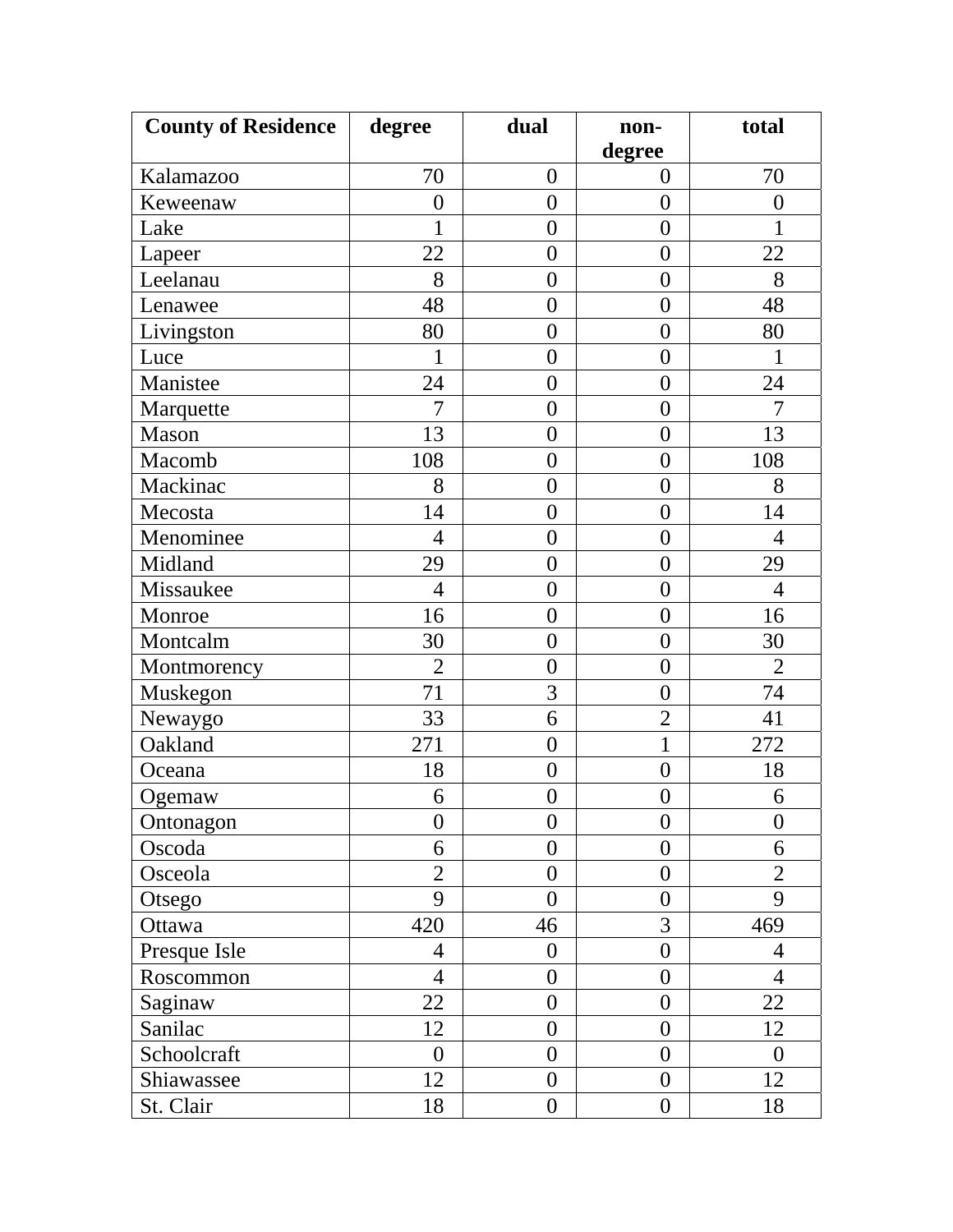| <b>County of Residence</b> | degree         | dual | non-   | total |
|----------------------------|----------------|------|--------|-------|
|                            |                |      | degree |       |
| St. Joseph                 | 16             |      |        | 16    |
| Tuscola                    |                |      |        |       |
| VanBuren                   | 22             |      |        | 22    |
| Washtenaw                  | 62             |      |        | 62    |
| Wayne                      | 236            |      |        | 236   |
| Wexford                    | 2 <sub>1</sub> |      |        |       |

#### *Other States & Countries*

| <b>State or Country of</b> | degree         | dual           | non-             | total          |
|----------------------------|----------------|----------------|------------------|----------------|
| <b>Residence</b>           |                |                | degree           |                |
| Colorado                   | 3              | $\overline{0}$ | $\overline{0}$   | 3              |
| Delaware                   | $\mathbf{1}$   | $\overline{0}$ | $\overline{0}$   | 1              |
| Florida                    | 1              | $\overline{0}$ | $\overline{0}$   | 1              |
| Illinois                   | 75             | $\overline{0}$ | $\boldsymbol{0}$ | 75             |
| Indiana                    | 20             | $\overline{0}$ | $\overline{0}$   | 20             |
| Kentucky                   |                | $\overline{0}$ | $\overline{0}$   |                |
| Maryland                   | $\mathbf{1}$   | $\overline{0}$ | $\boldsymbol{0}$ | 1              |
| New York                   | $\overline{2}$ | $\overline{0}$ | $\overline{0}$   | $\overline{2}$ |
| Ohio                       | 11             | $\overline{0}$ | $\overline{0}$   | 11             |
| South Dakota               | 1              | $\theta$       | $\overline{0}$   | 1              |
| Texas                      | $\overline{2}$ | $\overline{0}$ | $\overline{0}$   | $\overline{2}$ |
| Virginia                   | $\overline{2}$ | $\theta$       | $\overline{0}$   | $\overline{2}$ |
| Wisconsin                  | 3              | $\overline{0}$ | $\overline{0}$   | $\overline{3}$ |
| Albania                    | $\mathbf{1}$   | $\overline{0}$ | $\boldsymbol{0}$ | $\mathbf{1}$   |
| Canada                     | 1              | $\overline{0}$ | $\overline{0}$   | 1              |
| Kenya                      | $\mathbf{1}$   | $\overline{0}$ | $\overline{0}$   | $\mathbf{1}$   |
| Nigeria                    |                | $\theta$       | $\overline{0}$   | 1              |
| Ukraine                    | $\overline{2}$ | $\theta$       | $\overline{0}$   | $\overline{2}$ |
| Venezuela                  | 1              | $\overline{0}$ | $\overline{0}$   | $\mathbf{1}$   |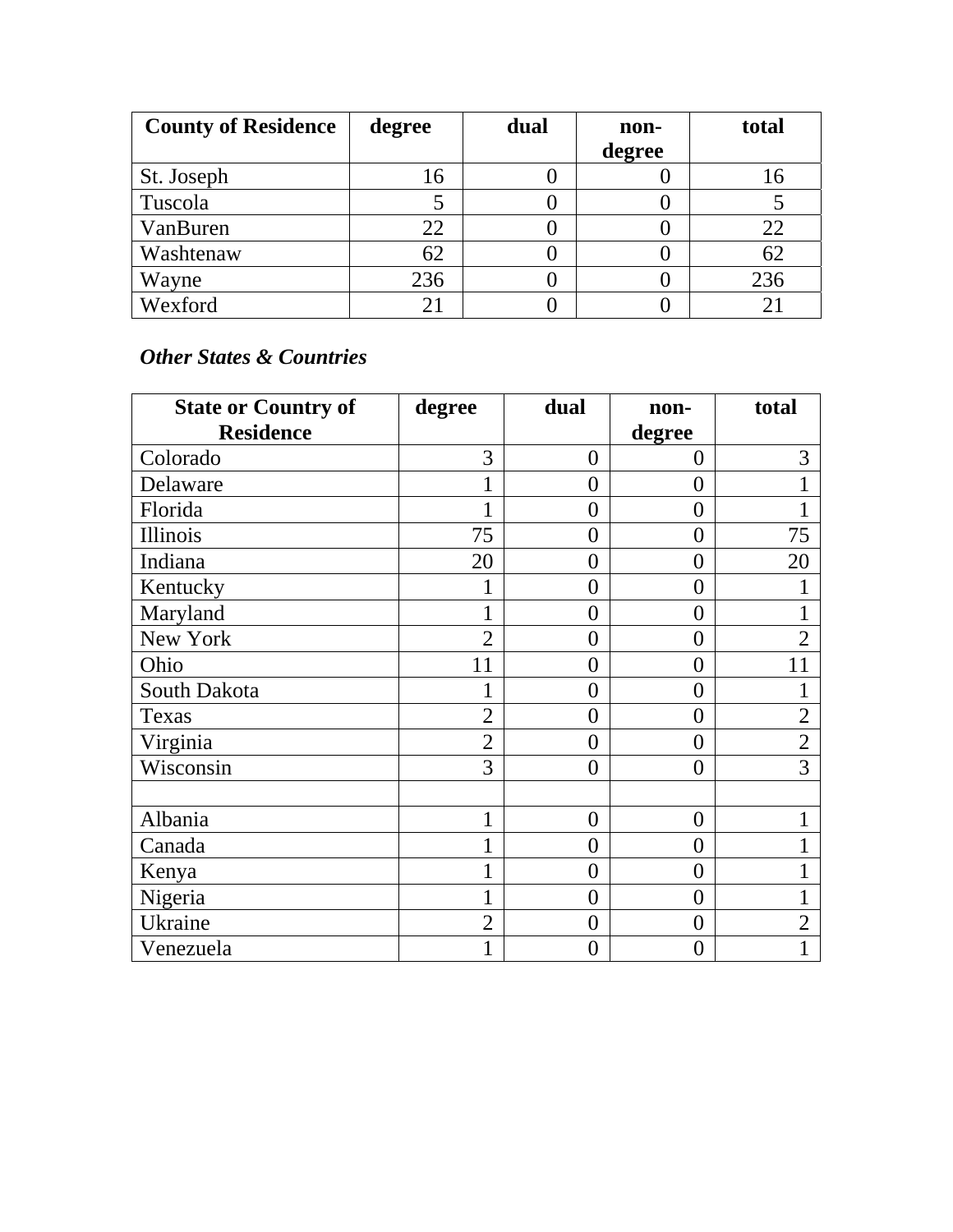### *Where Living*

| <b>Housing Location</b> | degree | dual | non-<br>degree | total           |
|-------------------------|--------|------|----------------|-----------------|
| off-campus              | 752    |      |                | 85 <sup>2</sup> |
| in campus owned         | 2,532  |      |                | 2,533           |
| housing                 |        |      |                |                 |

# *ACT Composite Score*

| <b>ACT Composite Score</b> | degree | dual           | non-              | total |
|----------------------------|--------|----------------|-------------------|-------|
| Range                      |        |                | degree            |       |
| $28 - 36$                  | 364    | 10             |                   | 374   |
| $25 - 27$                  | 709    | 11             | $\overline{2}$    | 722   |
| $22 - 24$                  | 1,142  | 11             | $\mathbf{\Omega}$ | 1,153 |
| $18 - 21$                  | 934    | 5              | $\Omega$          | 939   |
| $15 - 17$                  | 81     | 0              | $\theta$          | 81    |
| $01 - 14$                  | 8      | ()             | $\Omega$          | 8     |
| not available              | 43     | $\overline{2}$ |                   | 45    |
|                            |        |                |                   |       |
| mean                       | 23.3   | 25.3           | 25.5              | 23.3  |
| median                     | 23     | 26             | 25                | 23    |
| $75th$ % ile               | 25     | 28             | 26                | 25    |
| $25th$ % ile               | 21     | 23             | 25                | 21    |

### *History of Mean ACT Scores*

| entered fall | degree | dual | non-degree | total |
|--------------|--------|------|------------|-------|
| 2000         | 22.9   | 25.3 | 23.1       | 22.9  |
| 2001         | 22.8   | 24.9 | 23.5       | 22.8  |
| 2002         | 23.2   | 24.3 | 24.1       | 23.2  |
| 2003         | 23.3   | 25.3 | 25.5       |       |